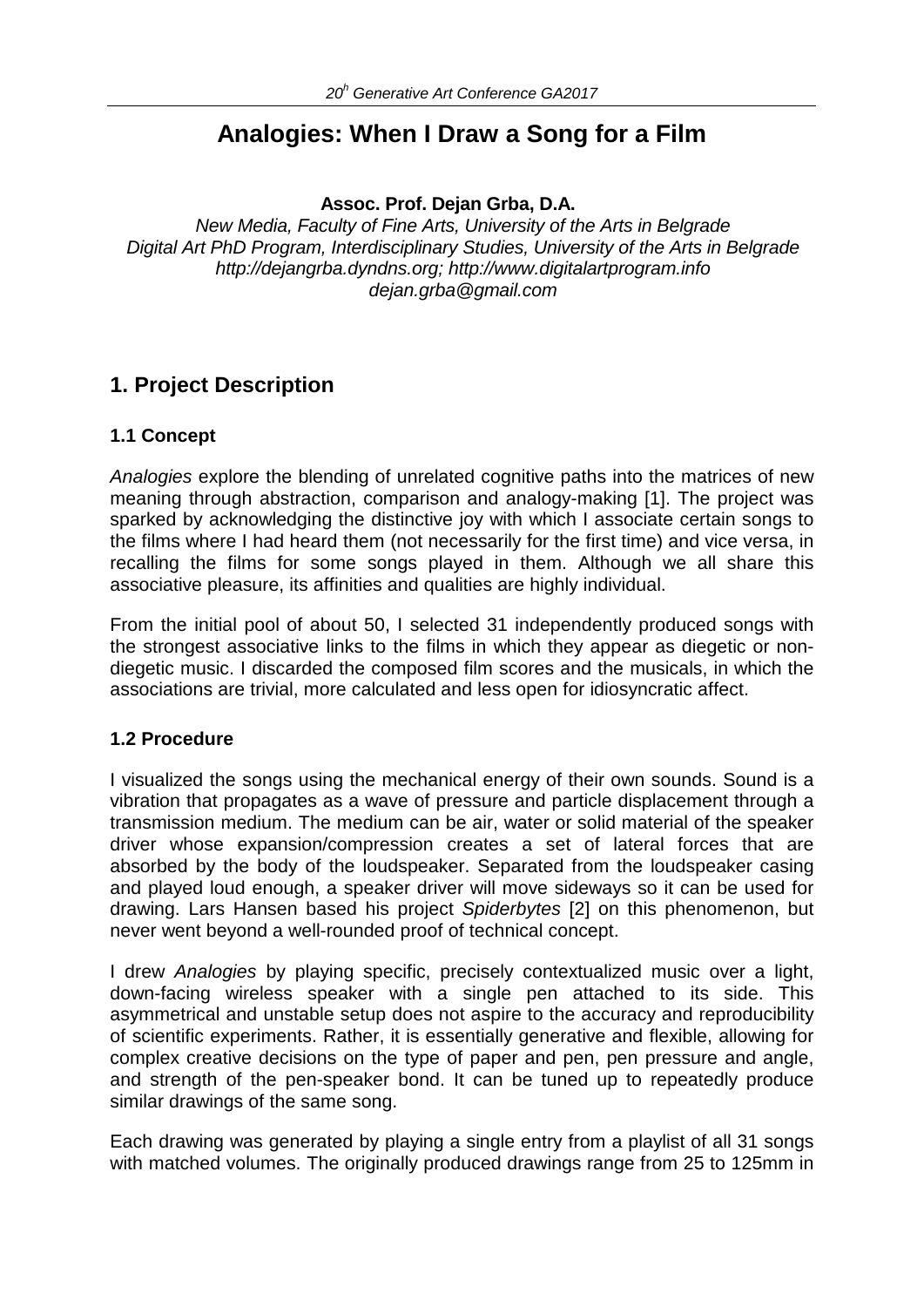length so they were scaled up to 270% in order to reveal their visual dynamics and graphic subtlety.

#### **1.3 Motivation**

*Analogies* were inspired by a number of generative and sound art projects, especially by Mary Ellen Bute's *Abstronic* (1952), William Anastasi's *Subway Drawings* (1968- 1970), Yoshimasa Kato & Yuichi Ito's *White Lives on Speaker* (2007), Evan Roth's *Graffiti Analysis* (2010), Stefan Tiefengraber's *Delivery Graphic* (2013-2014) and Mogens Jacobsen's *Probabilistic Audio Dice Roll* (2015).

The project is dedicated to the work of Paul Schrader who summed up its approach with the observation: *The more I've made films and written, the more I realize that less and less you need to do, and that telling people stuff, or preaching to people, is really not what we should be doing in the arts. What an artist should be doing is investigation through implication and association* [3].

#### **1.4 Installation**

The initial installation set features framed drawings in a linear arrangement following the playlist order from right to left. The songs play continuously on the wall-mounted tablet over the speakers, and the visitors can select and run any preferred song. The projected video documents the drawing process and presents the film instances of all songs.

At GA2017, the installation features two images that summarily represent the project: a composite of all drawings aligned to their origin point (Image 1), and a composite of all drawings aligned to the relative center (Image 2).

Alternatively, the installation features the animations of the two image composites, with respective soundtracks: one created by mixing all 31 songs aligned at the beginning, and one by mixing all 31 songs with aligned mid-time points.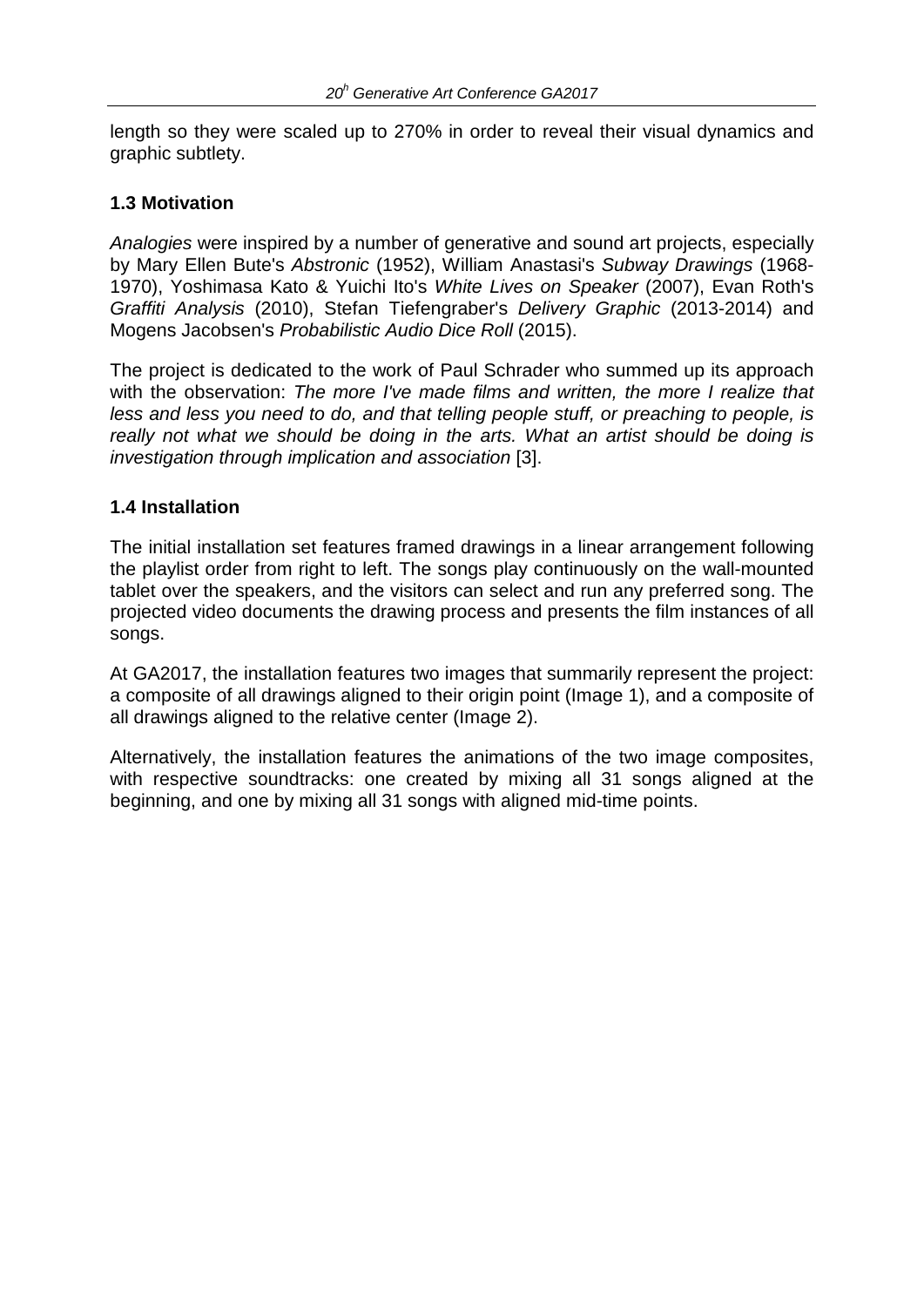# **2. Images**



*1. Dejan Grba, Analogies 1-31, Origin Point Composite.*



*2. Dejan Grba, Analogies 1-31, Relative Center Composite.*